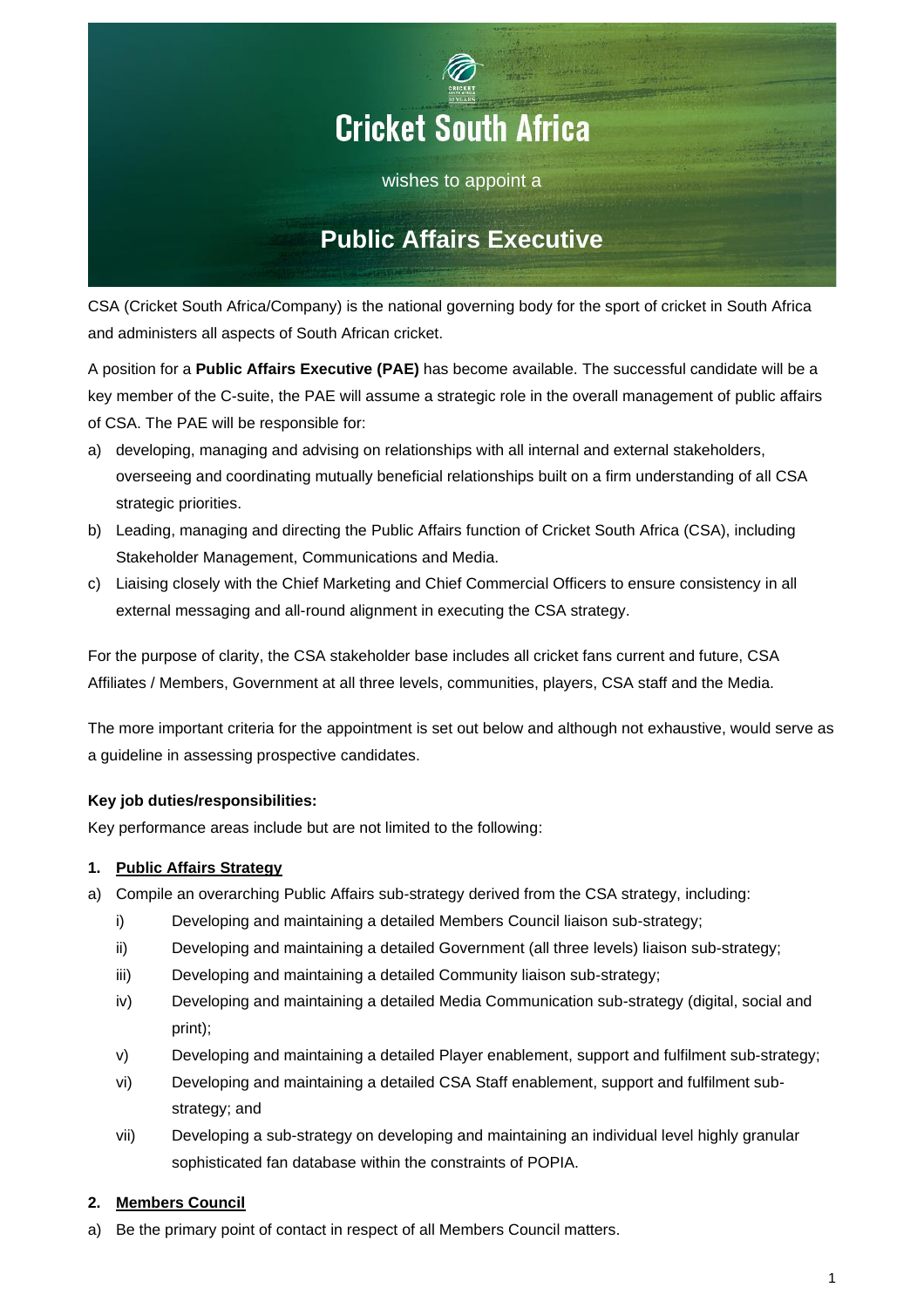

- b) Build and maintain constructive working relationships with the Presidents and CEOs of all Affiliates / Members.
- c) Pro-actively identify and develop mitigating strategies for any potential conflicts between CSA and the Member's Council, collectively or as individual Affiliates / Members.

# **3. Reputation and Crisis Management**

a) Actively and where possible pro-actively support the CEO with all reputation and crisis management matters in a hands-on fashion.

# **4. Government Relations**

- a) Develop, manage and strengthen relationships between CSA and the South African national, provincial and local Governments, other Government entities, local authorities including cities, and metropolitan municipalities (''Public Sector Stakeholders'').
- b) Liaise and strengthen relations with Government Departments and acquire financial and practical assistance with cricket infrastructure development.
- c) Prepare and lodge funding applications to the National Lottery Commission.

# **5. Communications & Media**

- a) Oversee and ensure that comprehensive, up to date and fit-for-purpose communications strategies are developed and implemented, at both CSA and event levels.
- b) Liaise with Marketing and support the development and execution of all brand building activities.
- c) Oversee and ensure alignment between all communications and media activities and CSA strategies.
- d) Maximise exposure, growth and the related commercial value of the core brands as well as the overall effective communication of CSA's messaging and alignment of all Cricket Events to the core brand strategies.
- e) Lead, direct and oversee the Corporate Relations and internal and external communications functions.
- f) Manage operational and reputational risks across entire communications and media portfolio and support Marketing with brand development and digital marketing messaging.

# **6. Stakeholder Management**

- a) Develop, manage and strengthen relationships between CSA and:
	- i) Members Council
	- ii) Board
	- iii) SACA (South African Cricketers Association)
	- iv) Employees (Staff & Players oversee the HR Function via a Senior HR Resource)
	- v) ICC
	- vi) SASCOC
	- vii) Foreign Missions in RSA
	- viii) Other Regulatory Bodies
	- ix) CSA Members / Affiliates
	- x) Public / Fans
	- xi) Sponsors
	- xii) Other Sports Federations
	- xiii) Communities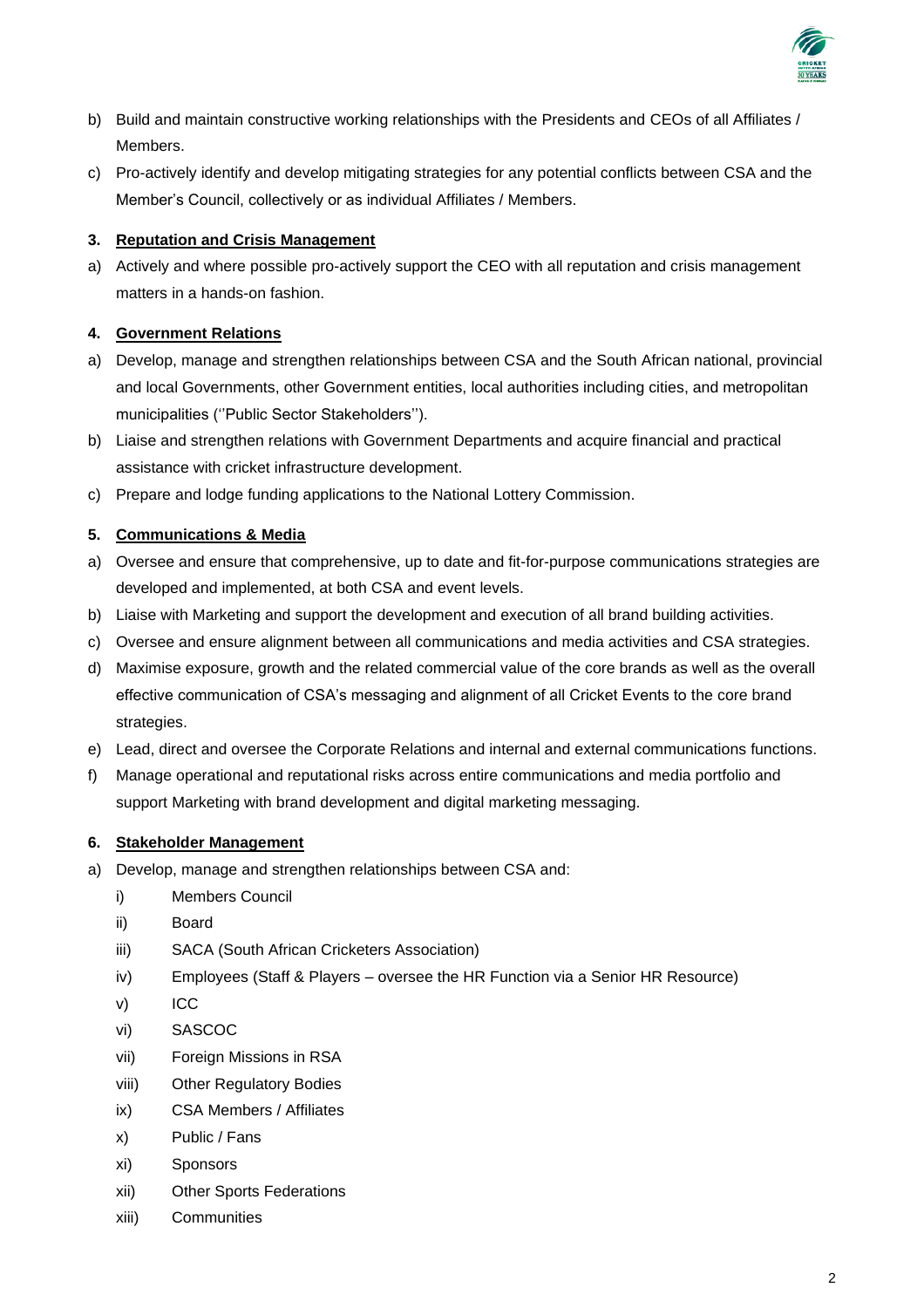

xiv) Etc.

- b) Develop and maintain the stakeholder matrix.
- c) Compile and deliver presentations as required to Parliamentary Portfolio Committee on Sports and Recreation.
- d) Liaise with SASCOC on statutory requirements for Sports and Recreation

# **7. Fan Database**

a) Develop and maintain an individual level highly granular and sophisticated fan database within the constraints of POPIA.

# **8. Contracted Player and CSA Staff enablement**

- a) Contracted player enablement, support and fulfilment in conjunction with the Director of Cricket; and
- b) CSA Staff enablement, support and fulfilment in conjunction with the CFO.

#### **9. People Management (Own Direct Reports)**

- a) Regularly and on a set schedule meets with all direct reports in a structured fashion, both one-on-one and collectively.
- b) Monitors and manages performance to clearly communicated expectations, including but not limited by means of Keeping Score!
- c) Ensures PDPs (Personal Development Plans) are executed.
- d) Maintains an environment and climate conducive to high performance.
- e) Leading by example.
- f) Acting as a mentor to own team members and other CSA staff.

# **10. Ad Hoc**

a) Takes on such additional duties and responsibilities as the CEO may set from time.

#### **Essential requirements pertaining to the candidate's qualifications and experience:**

- a) An Honours Degree in Public Relations / Communication (NQF 8) or equivalent. Membership of PRISA (Public Relations Institute of Southern Africa) or similar will be an advantage. In addition, a postgraduate qualification in Business would be an advantage
- b) A minimum of 10 years senior management experience in a Stakeholder Management, Communications and Media role or similar, with demonstrable experience in strategic level Government Relations of which five years must have been as a senior manager.

#### **In addition, the following competencies (skills and behavioural attributes) would be important:**

- a) Communications strategy formulation and execution
- b) Stakeholder Management strategy formulation and execution
- c) Data analysis and problem solving
- d) Report writing at Board level.
- e) People management
- f) Coordinating across various disciplines
- g) Negotiation and influencing
- h) Media presentation and public speaking skills
- i) Openness and transparency